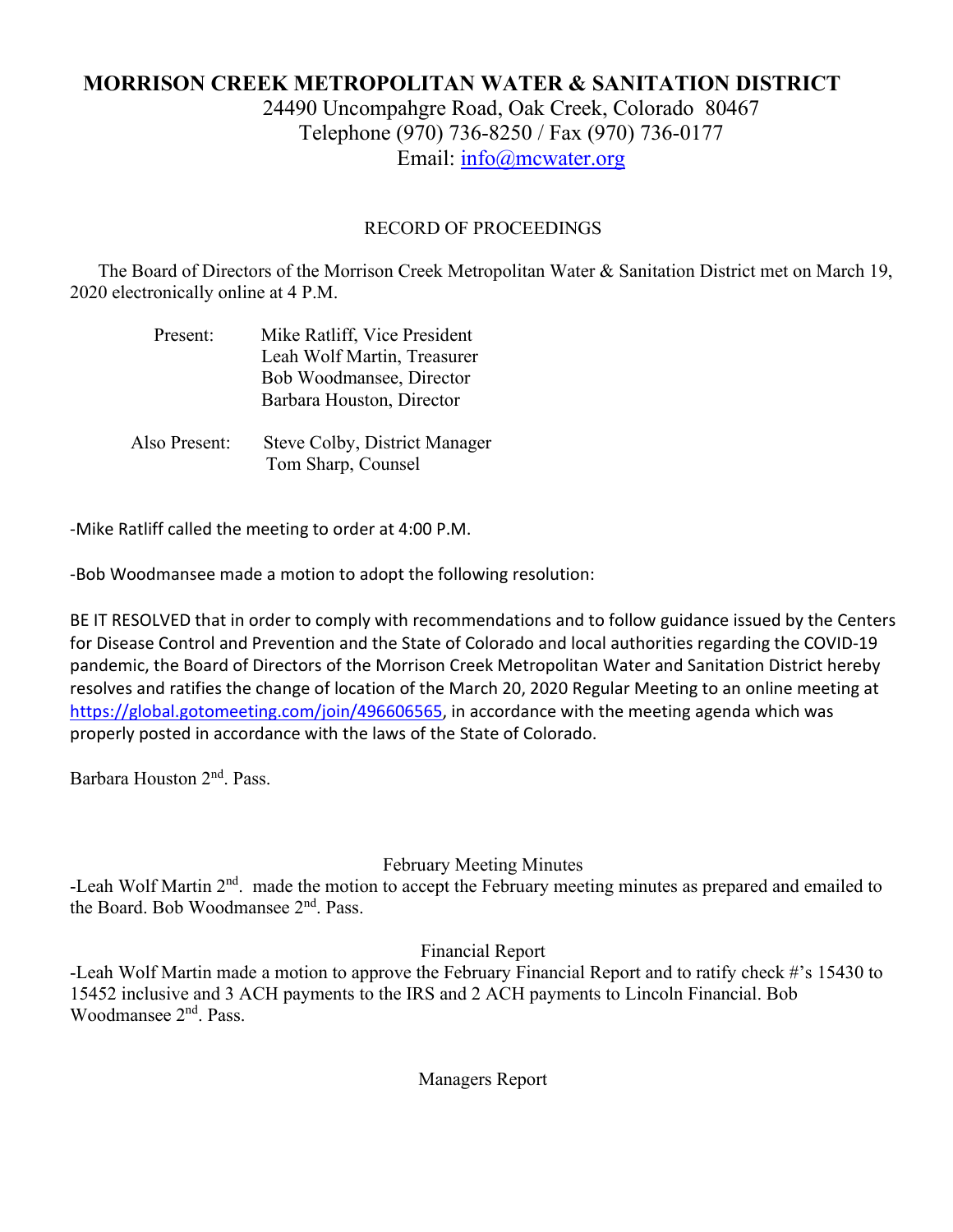-The manager reported that the wastewater treatment plant permit renewal application has been submitted to the CDPHE.

-The WWTP study is underway. We are trying to determine how to proceed with getting preliminary effluent limits. Adam Sommers made a site visit and we are obtaining a proposal from James McCutcheon at CU for conducting a mixing zone study in the reservoir to replace the existing study that was done in 2008 that was a surrogate study. We have been working with Gabe Racz in Boulder on the WWTP permit renewal and the other issues with the WWTP work.

-The well permit application for the Blackhorse II (Well 11) site has been submitted to the DWR.

#### Attorneys Report

-Mr. Sharp reported that he had worked on the New Parcel agreement for Youngs Peak Estates to provide for the wells to be in the owner's name, the General Manager Employment Agreement and the Mutual Aid Agreement with Routt County.

-Melinda Sherman, DEO, has reported that Leah Wolf Martin and Barbara Houston were elected, by acclimation, to three-year terms ending in May 2023 and Robert G. Woodmansee was elected, by acclimation, to a two-year term ending in May 2022 to the Board of Directors of the District.

#### Old Business

-Leah Wolf Martin gave an update on progress in the search for a new District Manager. One onsite interview was conducted with William Meyer who came up from Denver. Two applicants withdrew the applications after online interviews and subsequent invites to come to the District for in person interviews. An online interview was conducted with Amber Briggs Beard from Texas who has been invited for an onsite interview and is scheduled to be here on March 23<sup>rd</sup>. Steve Colby will forward her resume to all Board Members. -A proposed GM employment agreement prepared by Mr. Sharp was discussed. Leah Wolf Martin will compile the comments of the Board and Manager and send to Mr. Sharp for further revisions.

#### New Business

-Chris Catterson, auditor, presented the draft 2019 Audit Report, He reported no indications of fraud. Their will be the typical end of year adjustments. Several items were removed from capital assets because of obsolescence. The reserve account has been adjusted with 20% of tax and service fee revenue and tap and vault fees added to the balance. We have an unrestricted reserve ratio of 1.4 which equates to 17 months of reserve. The cash flow return in 2019 was 17%. Mr. Catterson will include a statement on Covid-19 and its possible effect on the Districts revenues in the report. The manager will prepare the managements Discussion and Analysis letter to be included in the audit report and Mr. Catterson will prepare the final audit.

-Routt County has requested that the District enter into an updated "Mutual Aid Agreement". The manager requested that Mr. Sharp review such agreement. Mr. Sharp has advised that the following sentence be added before we execute the agreement: "Support provided after the mutual aid period will require a WRITTEN cost share agreement between AND SIGNED by the requesting and providing Parties."

-Leah Wolf Martin mad a motion to approve the Mutual Aid Agreement with Routt County with the addition of the additional wording recommended by our counsel. Barbara Houston 2<sup>nd</sup>. Pass.

-CEBT Employers Health Insurance Renewal: The PPO 3 medical plans will increase by 6.5 % beginning 7/1/2020. There will be no increase to the dental coverage. The Board directed the manager to renew the current plans with no changes.

-Bob Woodmansee asked about a "Contingency Plan" for operating the district. The manager replied that we have instituted the advised guidelines by working separately, rotating manning the plant and office, disinfecting surfaces, doorknobs etc. and wearing personal protection as usual. In the event that all three